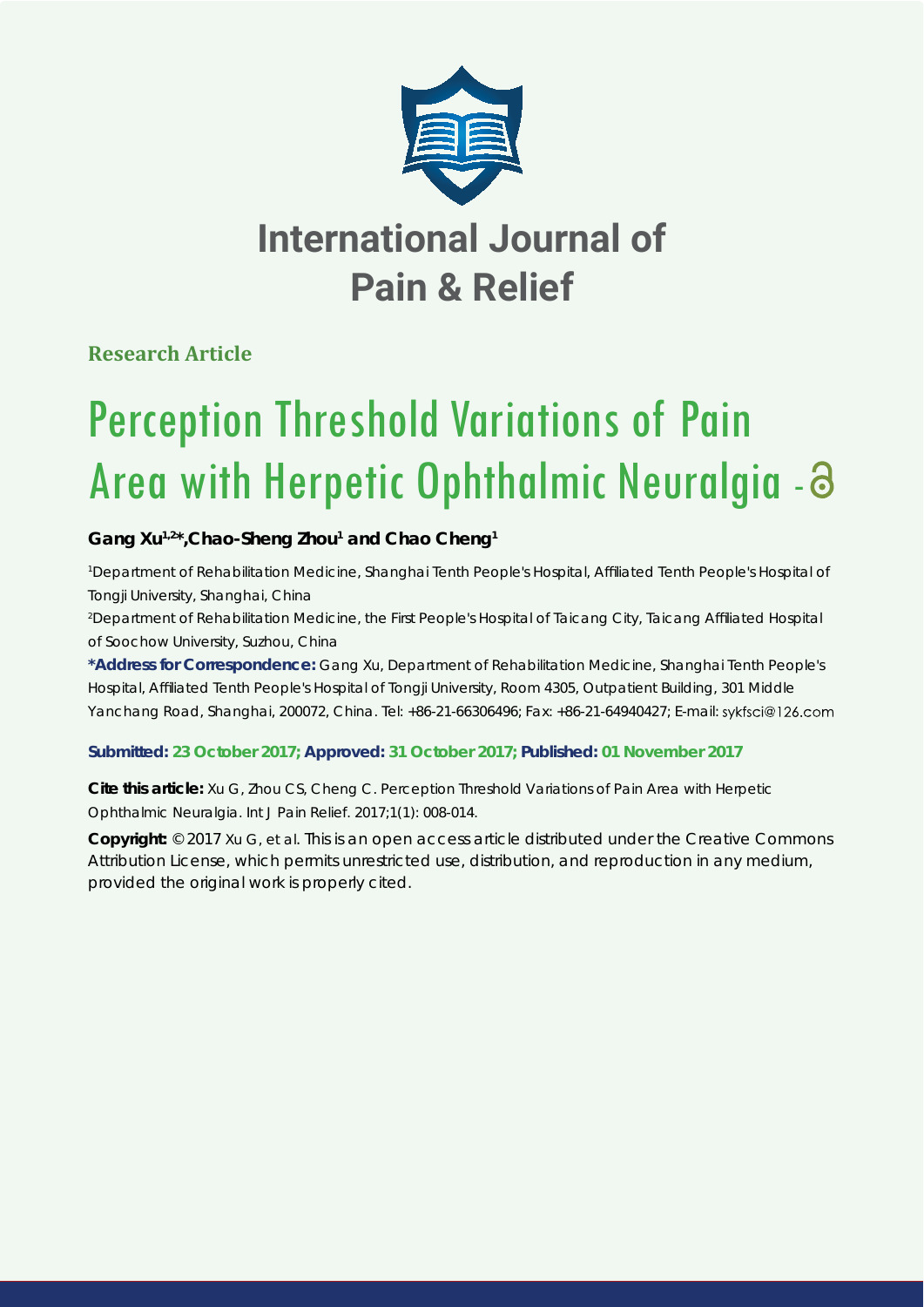#### **ABSTRACT**

**Background:** To measure the affected subepidermal nerve sensation with a combination of Current Perception Threshold (CPT) and Semmes-Weinstein Monofilament (SWM) testing under pain areas with Herpetic Ophthalmic Neuralgia (HON).

Methods: One hundred fifty-five subjects with HON and 30 age-matched volunteers were recruited for the study.

**Results:** The combined SWM and CPT testing yielded significantly abnormal responses at the painful sites for the patients with HON compared to those responses of the normal controls (*p* < 0.05). The SWM and CPT tests were able to distinguish local hypoesthesia of pain areas when the cut-off values were 0.135g, 53 (5Hz), 66 (250Hz) and 199 (2,000Hz). The ratio of the painful site to the mirror site indicated there were significant differences in the CPT ratio at 250Hz and 2,000Hz among different pain characteristic groups. Post hoc tests showed significant differences in CPT<sub>250Hz</sub> between itching and lancinating pain ( $p = 0.006$ ), itching and allodynia ( $p = 0.002$ ), and burning pain and allodynia ( $p = 0.042$ ). There were significant differences in CPT<sub>2000Hz</sub> between deep pain and allodynia ( $p = 0.001$ ) and itching and allodynia  $(p = 0.014)$ .

**Conclusion:** CPT and SWM testing can probably be used as semi-quantitative indicators to represent the neural function at the local skin of pain area with HON.

**Key words:** Herpetic Ophthalmicus Neuralgia; Subepidermal Nerve Fibers; Current Perception Threshold; Semmes-Weinstein Monofilament; Noninvasive

## **INTRODUCTION**

Herpes Zoster (HZ) is a common, painful and debilitating condition caused by a reactivation of the Varicella-Zoster Virus (VZV) from a latent infection of sensory ganglia [1,2]. Among the cranial nerves affected by VZV, Herpes Zoster Ophthalmicus (HZO) which originated from the ophthalmic division (V1) of the trigeminal nerve (V) [3-5], is the most common and accounts for 10–25% of all HZ infection [6,7], followed by thoracic dermatomes. Herpetic Ophthalmic Neuralgia (HON), a persistent painful condition that can become chronic, is one of the most common complications of HZO [5,8]. HON is likely to be due to nociceptive response to local inflammation and tissue damage stimulation, which are manifested neurologically as pain [9]. Symptoms are non-specific and range from itching to an intense burning sensation [10]. Consequently, V1 is one of the most common sites of Postherpetic Neuralgia (PHN) in the elderly [3,11], and this condition can severely impact the Quality Of Life (QoL) in these patients [12].

Although the development of PHN would most likely be neural injury [13], no previous study has provided clinical evidence of the severity of neural damage. The persistence of local subcutaneous pain after the onset of vesicles implied that the peripheral mechanisms of cutaneous innervations, such as the sub epidermal nerve plexus, epidermal nerve fibers and terminals, played an important role in the pathogenesis of HON [7,14], but little is known about how the phenotypic and functional changes of the affected pain area occur.

A sensitive, reliable, and quantitative test of V1 function in HON may be extremely essential to broaden our knowledge of the underlying pain-generating mechanisms, diagnosing HON and monitoring of therapeutic outcomes. Nerve conduction techniques allow direct measurement of the sensory nerve action potential and sensory conduction velocity, thus providing a quantitative measure of the functioning large fibers in the nerve. V1 is a purely sensory nerve that has a large concentration of unmyelinated fibers and consequently, a lower A/C fiber ratio when compared with V2 and V3 [15]. This ratio of fibers makes it difficult to evaluate the ophthalmic neurosensory functions by sensory conduction velocity. Von Frey's hairs only have moderate sensitivity and specificity for diagnosis of neurophysiological and clinical neuropathy [16]. Quantitative Sensory Testing (QST) relies on analysis of an individual's response to external stimuli, reflecting the integrity of the peripheral nervous

**SCIRES Literature - Volume 1 Issue 1 - www.scireslit.com Page -009**

system and the sensory pathway [17]. The sensory pathway cannot be assessed in isolation from the affective and cognitive characteristics of patients or testers. Many variables potentially affect the reliability and reproducibility of QST, which after all, is designed for the testing of individuals by other individuals. Relative comparisons across body regions do not offer advantages over absolute reference values. There is little report to detect V1 area neurological function. Measuring the Current Perception Threshold (CPT) of sensory nerves performed by the neurometer device could obtain quantified sensory nerve function [18,19]. This test reportedly achieves differential neuroexcitatory effects by using different frequencies of an electrical sine wave stimulus. CPT testing has been validated and well-documented in peripheral neuropathy resulting from several different etiologies [20-22]. However, studies utilizing CPT testing for evaluation of cutaneous innervations in HON patients are limited [23]. The aims of the present study were to measure the affected sub epidermal nerve sensation with a combination of CPT and Semmes-Weinstein Monofilament (SWM) testing to detect sensory function changes in the cutaneous innervations under pain areas with HON.

#### **METHODS**

The study was conducted in accordance with the Helsinki Declaration and was approved by the Research Ethics Board of Shanghai Tenth People's Hospital (2014-49). This research was performed from March 2014 to December 2016 in the Department of Rehabilitation Medicine. Using a statistical sampling formula with *α* = 0.05,  $β = 0.2$ ,  $p_1 = 0.86$  and  $p_2 = 0.96$ , the number of samples was 150 people who were suffering from HON.

#### **Participants**

All subjects were at least 50 years of age, and the sample consisted of healthy volunteers and patients with HON who were recruited from the Shanghai Tenth People's Hospital. The reference standard for the diagnosis of HON was Dworkin's diagnostic criteria [12]. The subjects were suffering cutaneous and/or subcutaneous pain in the unilateral V1 region temporally and spatially associated with their rash; had a worst pain score of four or higher on an 11-point pain intensity Numerical Rating Scale (NRS) in the past 24 hours; and had pain that persisted more than 15 days after rash onset. Topical agents or/and oral medications, including antidepressants, antiepileptics, and antiarrhythmics were discontinued 10 days before the initiation of the study. Exclusion criteria were the subjects (including the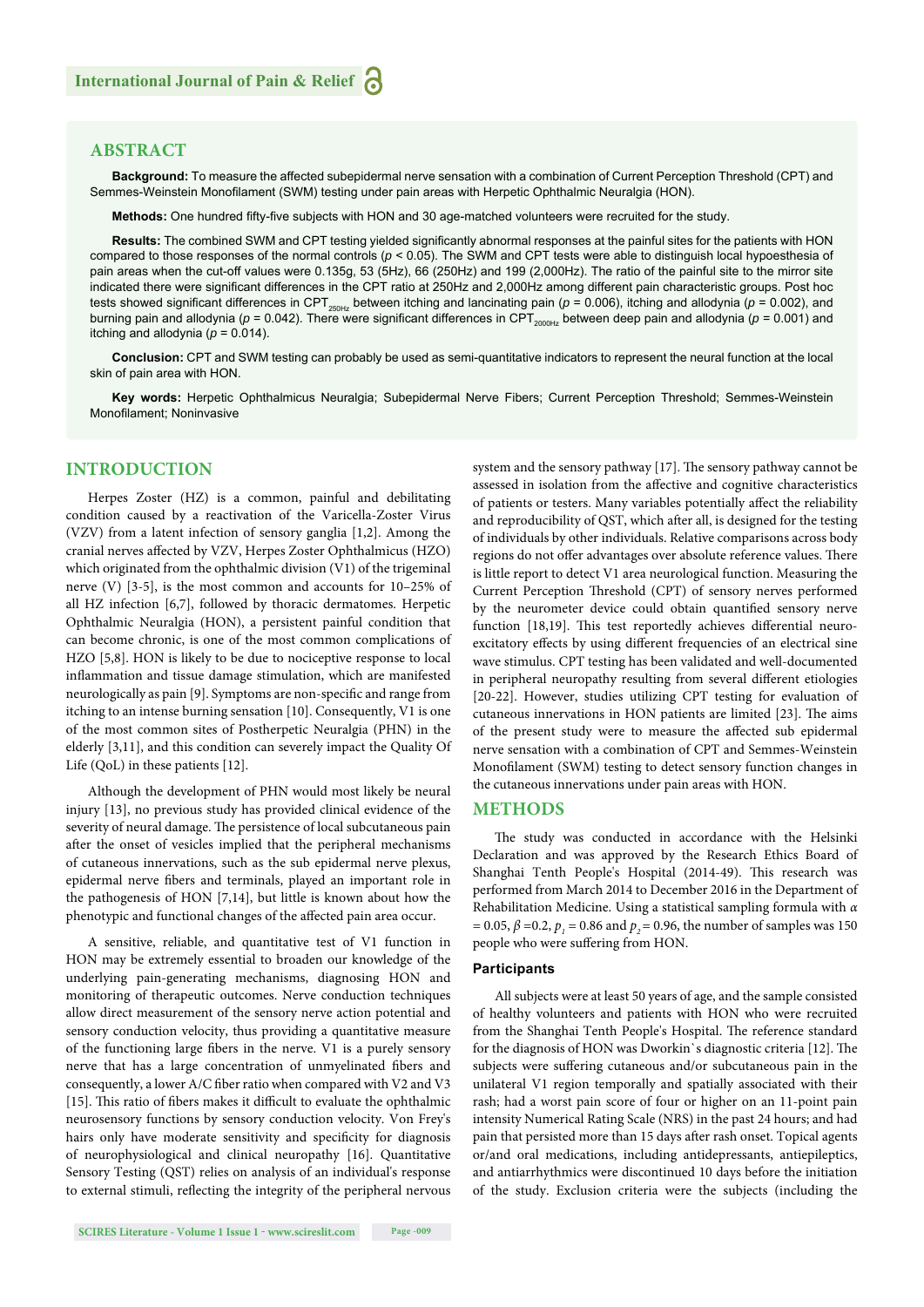volunteers) having a history of neurological or dermatological disease other than HON, cognitive impairment, or systemic disease, such as diabetes mellitus or renal failure. The subjects with prodromal pain preceding the appearance of a rash were also excluded.

#### **Study protocol overview**

After obtaining Institutional Review Board Approval, one hundred fifty-five subjects with pain and 30 aged-matched healthy volunteers were enrolled in the study. All subjects who fulfilled the inclusion criteria, provided written informed consent. The subjects with HON were divided into five groups by pain duration. The HON-30 group had pain duration more than 15 days and less than 30 days, the HON-60 group had pain more than 30 days and less than 60 days, the HON-90 group had pain no more than 90 days, the HON-120 group had pain no more than 120 days, and the HON > 120 group had pain more than 120 days after rash onset. All subjects underwent a structured interview to assess the clinical and phenomenological characteristics of their pain: descriptive characteristics and pain intensity on the NRS.

The study was conducted in a quiet room to encourage the subject to focus on the test. The temperature of the testing room was maintained at 20℃-22℃, and the humidity was approximately 60%. Light and heat were blocked and indoor airflow was maintained constantly. The procedure was explained to the patient before the test. All testing was performed with subjects in stationary positions (supine) to reduce the possibility of position interference while being tested. One day before examination, patients were asked to refrain from physical therapy, thermotherapy, and electro-physiologic study.

#### **Clinical examination**

All subjects underwent a general and neurological examination. Sensory disturbances and pain were carefully assessed. Before testing, all patients were interviewed and asked to indicate the severity of their current pain, to rate the pain intensity on an 11-point NRS ranging from 0 (no pain) to 10 (worst possible pain) and to describe their predominant pain in one of the following categories: constant pain, deep pain, burning pain, paroxysmal pain, lancinating pain, allodynia, paresthesia, dysesthesia, hyperalgesia, and itching [12,24].

#### **SWM Testing**

The SWM test using Touch Test Sensory Evaluators (Anaesthesio® Dr. med. Martin Bloch, Düsseldorf, Germany) examines the cutaneous pressure threshold by a reproducible buckling stress filament that exerts a constant force onto the supraorbital area for 3-5 seconds. Monofilament testing was performed by the third author, who had received the necessary training on the use of monofilaments. The monofilament was pressed on the supraorbital area as far as the monofilament could be bent until the subject responded to the stimulus, while the subject's eyes were closed. At each point, the test was repeated three times. The threshold was defined as the lightest filament that the subject responded to correctly in at least two of the three trials. The filaments are labeled with a numerical marking, which is a log base ten of the force in tenths of milligrams [25].

#### **Neurophysiological testing procedures**

The neurometer (Neurotron, Baltimore, USA) electrodiagnostic testing device uses a standardized, automated procedure [26.27]. CPT testing was performed by the second author, who had received the necessary training on the use of neurometer. After skin preparation with an alcohol swab, the paired electrode was attached to the test

site with a 5-mm distance between the outer rims of each electrode. Stimulations of a constant sinusoidal electrical current with 3 different frequencies (5 Hz, 250 Hz and 2,000Hz) were delivered to the test site. At each frequency, the current was slowly increased from 0.01 mA until the subject reported a sensation and pressed a button. The test sites of volunteers were at the bilateral supraorbital area. As a Mirror Site (MS), the first site was placed contralateral to and at the level of the supraorbital area to determine a reference value for each individual. The Painful Site (PS) at HZ-affected supraorbital area was marked for quantitative tests of sensory function, avoiding open lesions. To initially familiarize the procedure, the test was performed on the MS to the PS in the subjects with HON. At each point, the test was repeated two times.

#### **Statistical analysis**

An unpaired (2-tailed) t test was used to evaluate differences of the mean for SWM and CPT values between the female group and male group. Paired t tests were used to test the difference between the mean for SWM and CPT values obtained for different sides (leftright). Receiver Operating Characteristic (ROC) analysis was used to evaluate the predictive value of each biomarker separately for the disease progression of HON. The ROC curve was used to illustrate the sensitivity versus 1-specificity of SWM and CPT values along a sequence of cut-points with both healthy subjects and subjects with HON. The highest Area Under The Curve (AUC) and Youden index were used to select the cut-off value of the biomarker's measurement. The median and Inter-Quartile Ranges (IQR) were calculated for each item, the Kruskal-Wallis H test was performed to compare the PS/ MS ratio among groups and the Dunn-Bonferroni`s tests were used for post-hoc comparisons. *P*-values less than 0.05 were considered statistically significant. All tests were performed with R software.

#### **RESULTS**

#### **Variability of the SWM and CPTs**

The demographic characteristics of the study population are shown in table 1. For each volunteer, the SWM and CPTs were tested from both the left and right sides. The means and 95% Confidence Intervals (CI) of the SWM and CPTs are shown in table 2. The first step was to investigate whether there were differences in the SWM and CPTs related to gender and the different sides in which the distributions exhibited Gaussian distributions. The descriptive values and results are shown in table 2. There were no significant differences when comparing the SWM and CPTs in men and women. The differences for the different (left-right) sides were not statistically significant in the SWM and CPT readings at each frequency according to paired t tests.

Although the SWM and CPTs values had high standard deviation in the healthy controls, no significant differences were found between the different gender or left-right side variables. The variables of the SWM and CPTs accompanied by changes in pain duration, intensity and features of patients with HON were investigated.

#### **The predicting values for HON**

Based on the clinical observations and pain scores, 155 subjects with HON (79 men and 76 women; mean age:  $64.4 \pm 6.5$  years; range: 50–75 years; 93 subjects affected on the right side; 153 subjects were primary school or higher educational level) were selected to measure their SWM and CPTs at pain sites. The results of ROC analysis for each of the SWM and CPTs are summarized in figure 1 and table 3.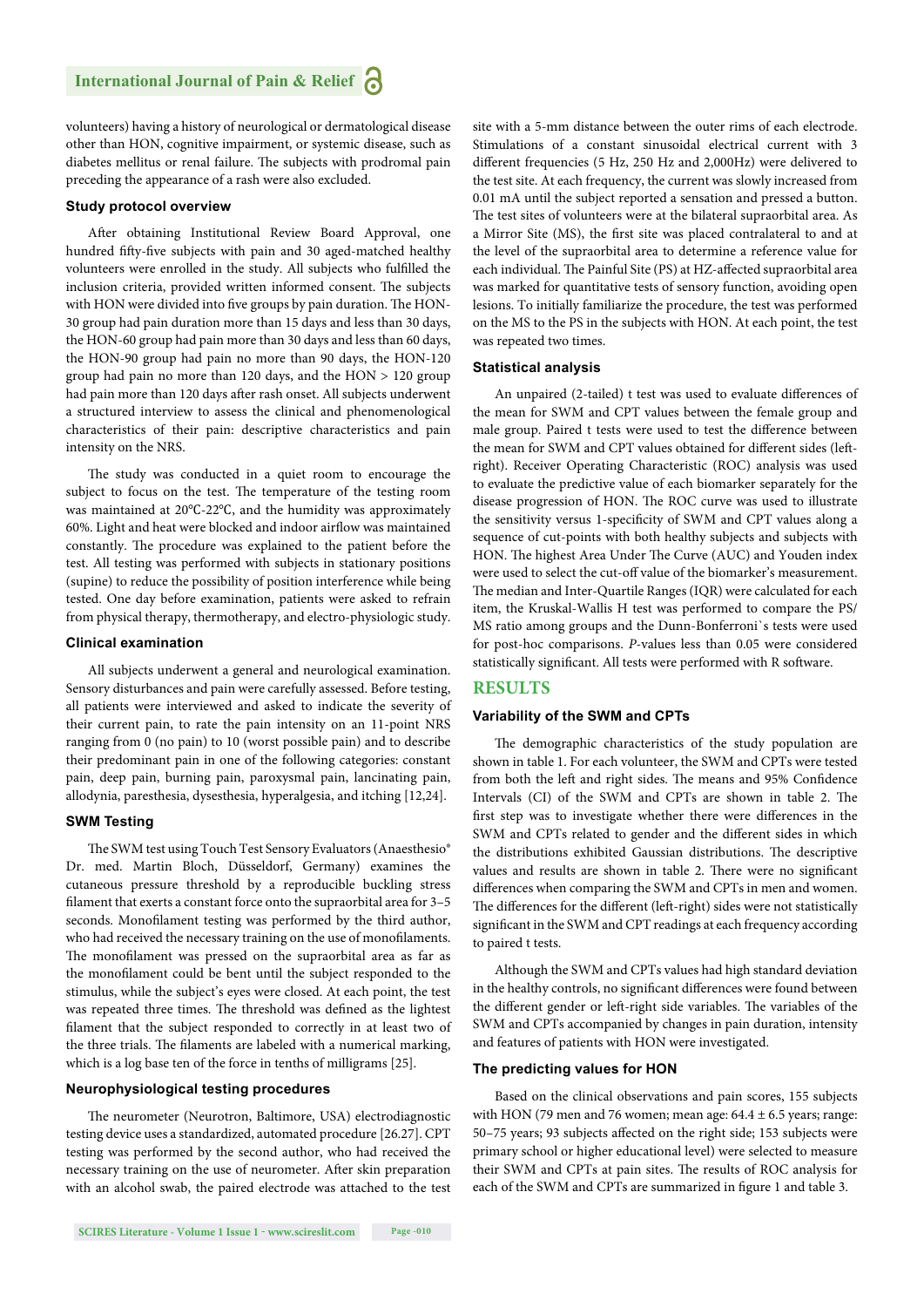|                  |    | Female    |                |                         |    | Male      |                |                      |  |  |
|------------------|----|-----------|----------------|-------------------------|----|-----------|----------------|----------------------|--|--|
|                  | n  | Age $(y)$ | Duration(days) | Pain intensity<br>(NRS) | n  | Age $(y)$ | Duration(days) | Pain intensity (NRS) |  |  |
| Healthy controls | 15 | 63.7(6.9) |                |                         | 15 | 64.7(7.0) |                |                      |  |  |
| HON-30days       | 13 | 64.9(7.0) | 21.6(6.6)      | 8.1(1.3)                | 16 | 66.2(8.1) | 23.0(5.3)      | 7.8(1.9)             |  |  |
| HON-60days       | 13 | 65.9(4.9) | 46.8(10.7)     | 7.2(2.1)                | 18 | 66.6(5.2) | 51.7(8.1)      | 7.2(1.7)             |  |  |
| HON-90days       | 17 | 63.9(6.1) | 75.7(18.6)     | 7.5(2.0)                | 15 | 67.1(5.7) | 77.5(17.1)     | 6.9(2.2)             |  |  |
| HON-120days      | 15 | 64.6(5.8) | 115.0(8.7)     | 6.7(1.8)                | 13 | 66.8(7.1) | 113.9(9.8)     | 7.3(2.3)             |  |  |
| HON>120days      | 18 | 60.1(4.6) | 226.0(79.3)    | 6.8(1.6)                | 17 | 59.2(5.4) | 237.1(81.5)    | 7.0(2.0)             |  |  |

| Table 2: SWM and CPTs over the supraorbital area with healthy control subjects. |                  |                           |      |                             |      |  |  |  |  |  |
|---------------------------------------------------------------------------------|------------------|---------------------------|------|-----------------------------|------|--|--|--|--|--|
|                                                                                 |                  | Left / Right              |      | Male / Female               |      |  |  |  |  |  |
|                                                                                 |                  | Mean(SD)                  | р    | Mean(SD)                    | р    |  |  |  |  |  |
| 0.118(0.077)                                                                    | 0.099 to 0.138   | 0.123(0.077)/0.112(0.077) | 0.55 | 0.127(0.086) / 0.109(0.067) | 0.37 |  |  |  |  |  |
| 34.38(17.17)                                                                    | 30.40 to 38.62   | 34.3(15.9) / 34.4(18.6)   | 0.98 | 30.1(16.1)/38.6(17.4)       | 0.05 |  |  |  |  |  |
| 44.33(15.28)                                                                    | 40.73 to 48.00   | 45.7(15.3) / 43.0(15.4)   | 0.49 | 43.6(18.6)/45.1(11.2)       | 0.70 |  |  |  |  |  |
| 133.53(32.73)                                                                   | 125.10 to 142.15 | 131.2(32.4) / 135.9(33.5) | 0.58 | 130.5(34.2) / 136.5(31.5)   | 0.48 |  |  |  |  |  |
|                                                                                 | Mean(SD)         | 95% CI                    |      |                             |      |  |  |  |  |  |

Values of current perception thresholds (mA×100) are expressed as mean (standard deviation, SD). 95% CI: 95% Confidence Interval. CPT: Current Perception Thresholds; SWM: Semmes-Weinstein Monofilament test.



The SWM and CPTs indicated significant predictive values for healthy controls compared to subjects with HON (AUC > 0.75). Among the 4 ROCs,  $CPT_{2000Hz}$  was identified for predicating healthy controls to HON, and the AUC of the  $CPT_{2000Hz}$  was 0.93 with both high sensitivity (81.9%) and specificity (96.7%), and the corresponding cut-off value was 199. In contrast, the SWM had lowest sensitivity  $(80.6%)$  and specificity  $(73.3%)$ , and the corresponding cut-off value was 0.135.

Based on a normal distribution of the SWM and CPTs of healthy controls, the average values and the upper and lower normal reference limits (defined as  $+/-$  standard deviations from the mean) for each testing were calculated [28]. It showed that these cut-off values for

**SCIRES Literature - Volume 1 Issue 1 - www.scireslit.com Page -011**

the CPTs and SWM were approximately equal with the mean + standard deviation, which were defined as the upper reference limits, except for  $\mathrm{CPT}_{_{2000\mathrm{Hz}}}$  . Combined lower reference limits with the cut-off values were then used as a screening hyperesthesia or hypoesthesia threshold for local sensory malfunction of HON. Table 3 showed the hyperesthesia, normal or hypoesthesia distributions of 155 subjects with HON. More than eighty percent of the HON subjects had either SWM or CPT hypoesthesia at any frequency in the pain area. In contrast, only 0.64-5.16% of subjects with HON had either SWM or CPT hyperesthesia.

#### **Variations in the SWM and CPTs with pain in HON**

One hundred fifty-five patients had a clinically manifested sensory impairment in the affected areas involving every sensory modality. Most of patients also had abnormal SWM and CPTs. The Shapiro-Wilk test for the SWM and CPTs of patients showed positively skewed distributions, and the median (IQR) of the SWM and CPTs were calculated. We used the PS/MS ratio of the SWM and CPTs to avoid the potential impact of individual differences on intraindividual comparisons.

According to the length of time pain lasted days after rash onset, subjects with HON were labeled HON-30, HON-60, HON-90, HON-120 and HON>120 days. The PS/MS ratio of the CPTs and SWM were compared among the different pain duration groups. A Kruskal-Wallis H test showed no significant differences in the SWM and CPTs among different pain duration groups.

The worst pain scores reported by subjects with HON ranged from 4 to 10 on the NRS (mean 7.3). The PS/MS ratio of the CPTs and SWM were compared among the different pain intensity groups. A Kruskal-Wallis H test showed no significant differences in the SWM and CPTs among the different pain intensity groups.

The PS/MS ratio of the CPTs and SWM were compared among the different pain characteristic groups, and significant differences in CPT values for 250Hz and 2,000Hz frequencies among the different groups were observed (shown in figure 2,  $p < 0.05$ ). Post hoc tests showed significant difference in CPT<sub>250Hz</sub> between itching and lancinating pain ( $p= 0.006$ ), itching and allodynia ( $p= 0.002$ ),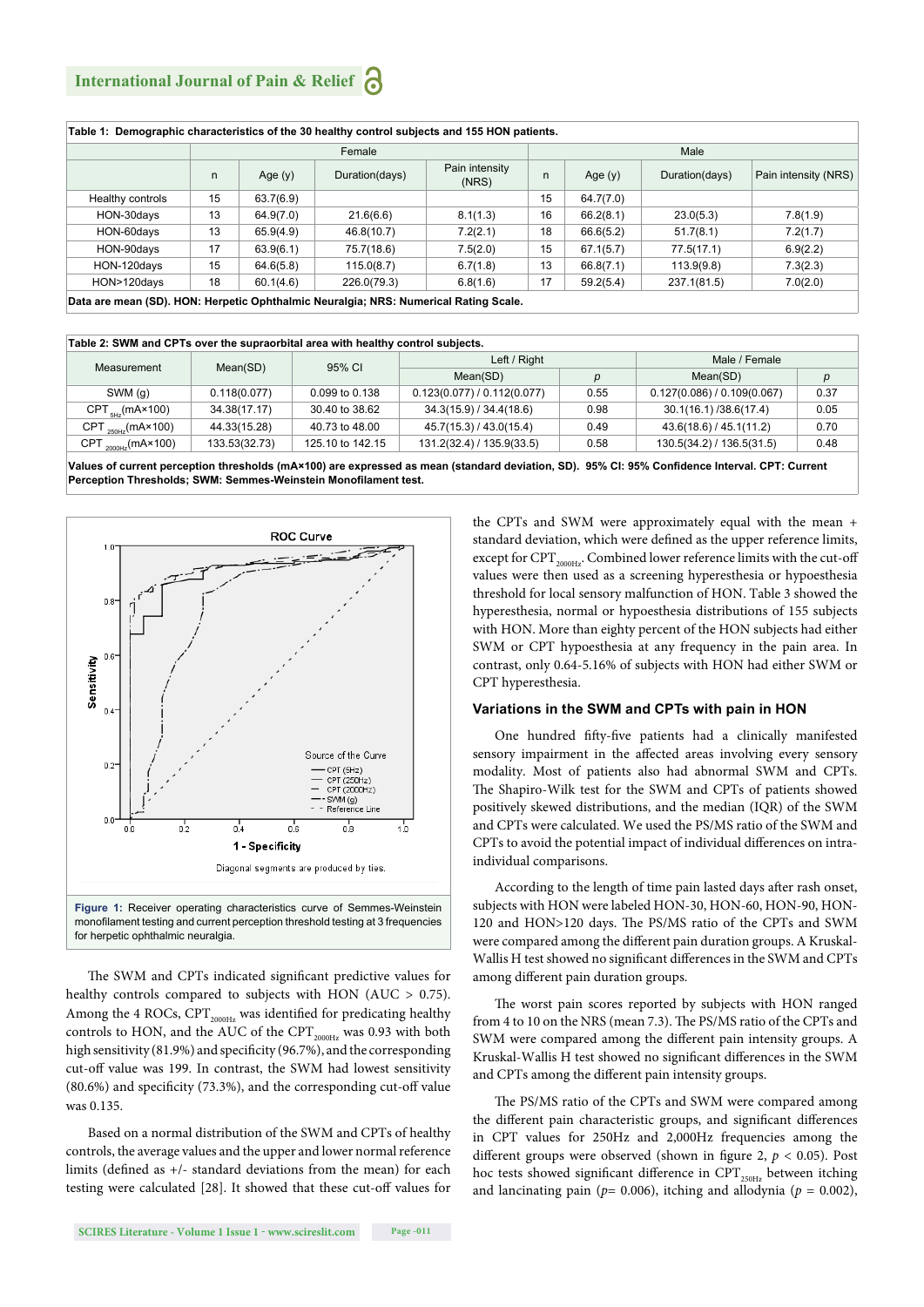# **International Journal of Pain & Relief**

| Table 3: Area under the curve, cutoff points and PS/MS ratio comparison of SWM and CPTs among different groups of HON. |                                   |                |                 |                  |                                |                        |                                 |                                     |       |                    |
|------------------------------------------------------------------------------------------------------------------------|-----------------------------------|----------------|-----------------|------------------|--------------------------------|------------------------|---------------------------------|-------------------------------------|-------|--------------------|
|                                                                                                                        | AUC<br>(95% CI)                   | Sensitivity(%) | Specificity (%) | Cut-off<br>value | Hyperesthesia<br>$<$ LRL $(n)$ | Normal range (n)       | Hypoesthesia<br>$>$ Cut-off (n) | Pain<br>durations $p$ intensity $p$ | Pain  | Pain features<br>p |
| SWM (g)                                                                                                                | 0.79<br>$(0.71 \text{ to } 0.86)$ | 83             | 73              | 0.135            | 0.041(2)                       | 0.042 to 0.135<br>(25) | >0.136(128)                     | 0.092                               | 0.359 | 0.252              |
| $CPT_{5Hz}$<br>$(mA \times 100)$                                                                                       | 0.91<br>$(0.87 \text{ to } 0.95)$ | 86             | 88              | 53               | 18(8)                          | 18 to 53 (14)          | >54(133)                        | 0.833                               | 0.832 | 0.095              |
| $CPT$ <sub>250Hz</sub><br>$(mA \times 100)$                                                                            | 0.94<br>(0.91 to 0.97)            | 84             | 93              | 66               | 30(1)                          | 30 to 59 (16)          | >60(138)                        | 0.359                               | 0.725 | $0.000*$           |
| $CPT_{2000Hz}$<br>$(mA \times 100)$                                                                                    | 0.93<br>$(0.89 \text{ to } 0.96)$ | 82             | 97              | 199              | 100(6)                         | 101 to 199 (22)        | >200(127)                       | 0.427                               | 0.475 | $0.002*$           |

HON: Herpetic Ophthalmic Neuralgia. CPT: Current Perception Thresholds; SWM: Semmes-Weinstein Monofilament Test; AUC: Area Under the Curve; LRL: Lower Reference Limit; PS/MS: Painful Site / Mirror Site; PS/MS ratio comparison of SWM and CPTs using the Kruskal-Wallis test indicated significant differences among different groups, \*p < 0.05.



frequencies with the different pain characteristic groups. Semmes-Weinstein monofilament testing and current perception threshold testing values for each subject were shown, and the horizontal line indicated the median (IQR) scores for each group. \*An overall comparison using the Kruskal-Wallis test indicated significant differences among groups ( $p < 0.05$ ).

and burning pain and allodynia ( $p = 0.042$ ). Similarly, the CPT<sub>2000Hz</sub> between deep pain and allodynia ( $p = 0.001$ ) and itching and allodynia  $(p = 0.014)$  were significantly different.

## **DISCUSSION**

There was a strong correlation between the incidence of HZ and increasing age, with a marked rise in incidence at the age of 50–60 years and older [29]. We thus selected the age 50 years as a point for comparison against the HZ and HON populations. Previous reports using a variety of stimulation techniques suggested differences in sensory thresholds between genders were related to differences in skin fold thickness and epidermal nerve fiber denvsity [30,31]. Our results suggested there were no significant differences when comparing the SWM and CPTs in the supraorbital region in men and women or the right and left sides.

HON in the V1 distribution has a complex pathophysiology that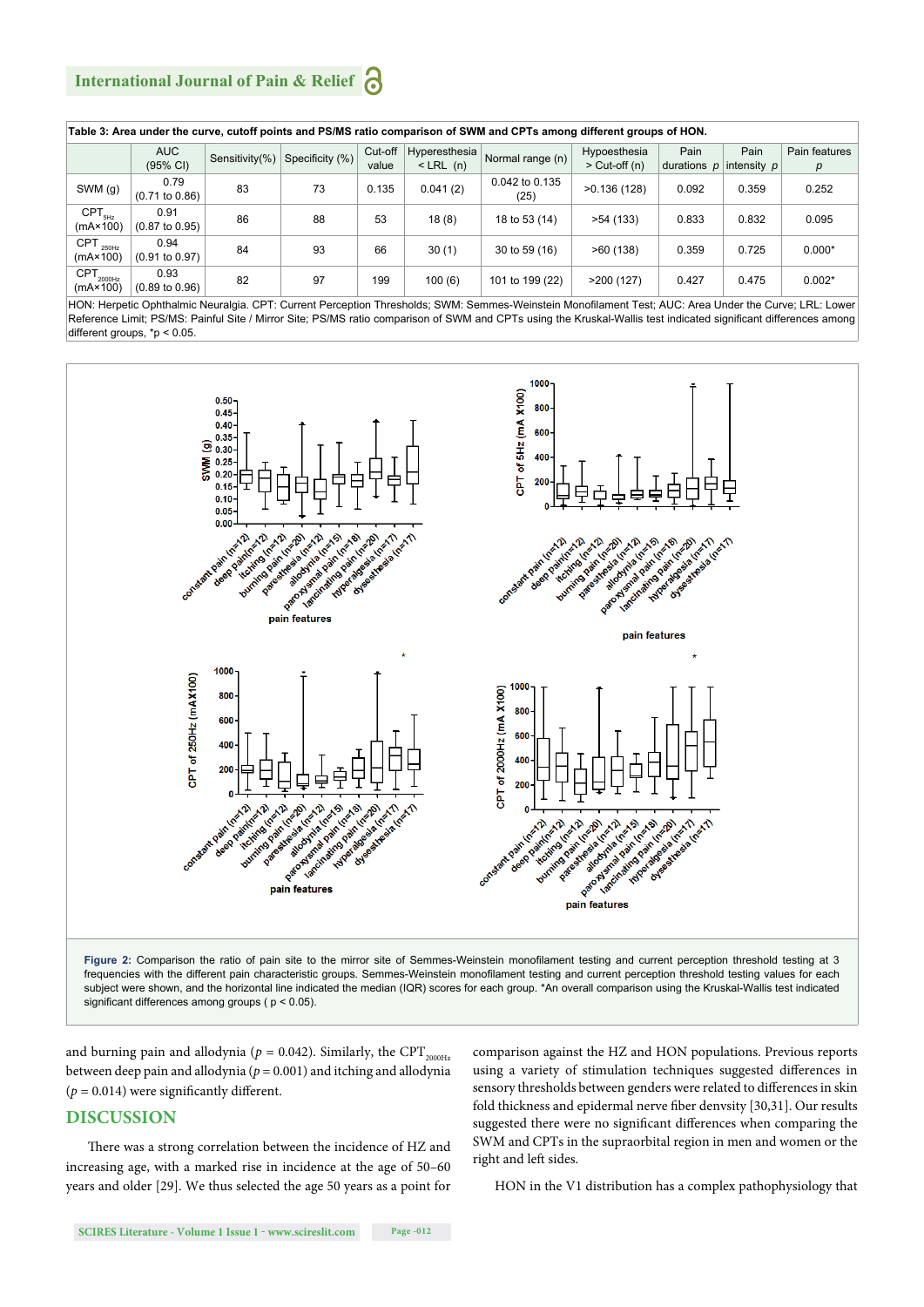begins with viral damage and increased sensitization of peripheral sensory fibers [4,32]. The persistence of local pain after the onset of vesicles implies that the damaged V1 branch play an important role in the pathogenesis of herpetic neuralgia [33]. However, accurately ascertaining these conditions is difficult, and quantifying the severity of pain and sensory disturbance has generally been considered impossible. The development of new methods for assessing neuropathic pain has provided an improved foundation for the diagnosis and assessment of herpetic neuralgia. During the past three decades, the CPTs have been reported to provide reliable measures of peripheral sensory nerve function from the large and small myelinated and unmyelinated nerve fibers using a neurometer [34,35]. As the worst pain associated with HZ are the partial lesion regions innervated by distal nerve branches instead of the entire nerve distribution area [12], the local SWM and CPT changes may be reflected in the functions of supraorbital nerve fibers with HON.

Although it is difficult to prove the CPTs could selectively measure the functional integrity of the large myelinated, small myelinated and unmyelinated C-fibers, CPT evaluation has the unique ability to detect both hyperesthesia (abnormally low electrical excitation thresholds) as well as hypoesthesia (abnormally elevated thresholds)[36]. In the present study, we evaluated the SWM and CPT values in 155 patients with HON. Using the means and standard deviations from normative data and the cut-off values from ROCs, the SWM and CPTs provided high sensitivity and specificity for detecting the local neural function of HON. More than eighty percent of subjects with HON had either SWM or CPT hypoesthesia, and 0.64-5.16% subjects with HON had hyperesthesia at any frequency in the pain area. Assessment of the functions of these nerve fibers involved in acute and chronic pain, is clinically most challenging for patients with HON, thus contributing greatly to improved diagnosis and treatment. However, the results of SWM and CPT testing did not correlate with pain duration or pain intensity, which implied these lower reference limits and cut-off values had little relation to underlying mechanisms.

Most patients with HON describe multiple types of pain [12]. The characteristics of the pain and intensity were obviously due to different pathophysiological mechanisms. Thus, the diagnosis and evaluation of pain on the basis of local sensory abnormalities might be more appropriate. The present study showed that the PS/MS ratio of the CPTs and SWM, when comparing different pain characteristic groups, were significantly different among the groups in the CPT values when using 250Hz and 2,000Hz frequencies (*p* < 0.05). Post hoc tests showed significant differences in  $CPT_{250\text{Hz}}$  between itching and lancinating pain ( $p = 0.006$ ), itching and allodynia ( $p = 0.002$ ), and burning pain and allodynia ( $p = 0.042$ ). Additionally, there were significant differences in  $\mathrm{CPT}_{\mathrm{2000Hz}}$  between deep pain and allodynia  $(p = 0.001)$  and itching and allodynia  $(p = 0.014)$ . These results implied that  $\text{CPT}_{\text{250Hz}}$  or  $\text{CPT}_{\text{2000Hz}}$  of allodynia were different from those of itching, burning pain or deep pain, which indicated that the neurometer can be used as an auxiliary diagnostic technique for allodynia. Our results are supported by the findings of Ohsawa and Raj, et al. [37,38] The results of the SWM had relatively low sensitivity to identify the pain characteristics.

The present study showed that combined SWM and CPT testing could be used to assess local sensory function with HON, which is a less invasive test that can be performed anywhere on the body in a simple manner. The test can be performed without any limitations in location, and it is a useful test for evaluating the local sensory fiber functional changes with HON.

#### **FUNDING SOURCES**

This work was supported by the Shanghai Science and Technology Committee (16401934900) and Shanghai Municipal Commission of Health and Family Planning (20134320). The sponsorship was limited to supplies and expenses. The financial sponsor of this work had no role in the design and conduct of the study or the collection, management, analysis, interpretation of the data and preparation or review of the manuscript or the decision to submit. The remaining authors have no conflicts of interest.

#### **ACKNOWLEDGEMENTS**

The authors thank the patients who served as participants for this study, and Drs Wei-zhen Tang, BSc, Jie Xu, BSc, and Wen Li, BSc (Department of Rehabilitation Medicine, Shanghai Tenth People's Hospital) for data collection.

#### **REFERENCES**

- 1. Weaver BA. Herpes zoster overview: natural history and incidence. J Am Osteopath Assoc. 2009; 109: 2-6. https://goo.gl/TyXySi
- 2. Hope-Simpson RE. The Nature of Herpes Zoster: A Long-Term Study and a New Hypothesis. Proc R Soc Med. 1965; 58: 9-20. https://goo.gl/LpDxLQ
- 3. Dunteman E. Peripheral nerve stimulation for unremitting ophthalmic postherpetic neuralgia. Neuromodulation. 2002; 5: 32-37. https://goo.gl/N5fqht
- 4. Alvarez FK, de Siqueira SR, Okada M, Teixeira MJ, de Siqueira JT. Evaluation of the sensation in patients with trigeminal post-herpetic neuralgia. J Oral Pathol Med. 2007; 36: 347-350. https://goo.gl/PfYHD2
- 5. Liesegang TJ. Herpes zoster ophthalmicus natural history, risk factors, clinical presentation, and morbidity. Ophthalmology. 2008; 115: 3-12. https://goo.gl/iBzhWD
- 6. Arvin AM. Varicella-zoster virus. Clinical microbiology reviews. 1996; 9: 361- 381. https://goo.gl/PgbaJs
- 7. Nithyanandam S, Dabir S, Stephen J, Joseph M. Eruption severity and characteristics in herpes zoster ophthalmicus: correlation with visual outcome, ocular complications, and postherpetic neuralgia. Int J Dermatol. 2009; 48: 484-487. https://goo.gl/tc7Goi
- 8. Gilden D, Nagel MA, Cohrs RJ, Mahalingam R. The variegate neurological manifestations of varicella zoster virus infection. Curr Neurol Neurosci Rep. 2013; 13: 374. https://goo.gl/9MDXir
- 9. Bennett GJ. Hypotheses on the pathogenesis of herpes zoster-associated pain. Ann Neurol. 1994; 35: 38-41. https://goo.gl/aZJexd
- 10. Johnson R, McElhaney J, Pedalino B, Levin M. Prevention of herpes zoster and its painful and debilitating complications. Int J Infect Dis. 2007; 11: 43-48. https://goo.gl/Q3iZiV
- 11. Ragozzino MW, Melton LJ, 3rd, Kurland LT, Chu CP, Perry HO. Populationbased study of herpes zoster and its sequelae. Medicine (Baltimore). 1982; 61: 310-316. https://goo.gl/aoPXQ8
- 12. Dworkin RH, Gnann JW, Jr., Oaklander AL, Raja SN, Schmader KE, Whitley RJ. Diagnosis and assessment of pain associated with herpes zoster and postherpetic neuralgia. J Pain. 2008; 9: 37-44. https://goo.gl/nAuzGZ
- 13. Oaklander AL. The density of remaining nerve endings in human skin with and without postherpetic neuralgia after shingles. Pain. 2001; 92: 139-145. https://goo.gl/xshcsj
- 14. Zaichick SV, Bohannon KP, Smith GA. Alphaherpesviruses and the cytoskeleton in neuronal infections. Viruses. 2011; 3: 941-981. https://goo.gl/h53tEu
- 15. DaSilva AF, DosSantos MF. The role of sensory fiber demography in trigeminal and postherpetic neuralgias. J Dent Res. 2012; 91: 17-24. https://goo.gl/PMRgeZ
- 16. Moharic M, Vidmar G, Burger H. Sensitivity and specificity of von Frey's hairs for the diagnosis of peripheral neuropathy in patients with type 2 diabetes mellitus. Journal of diabetes and its complications. 2012; 26: 319-322. https://goo.gl/wudLWF